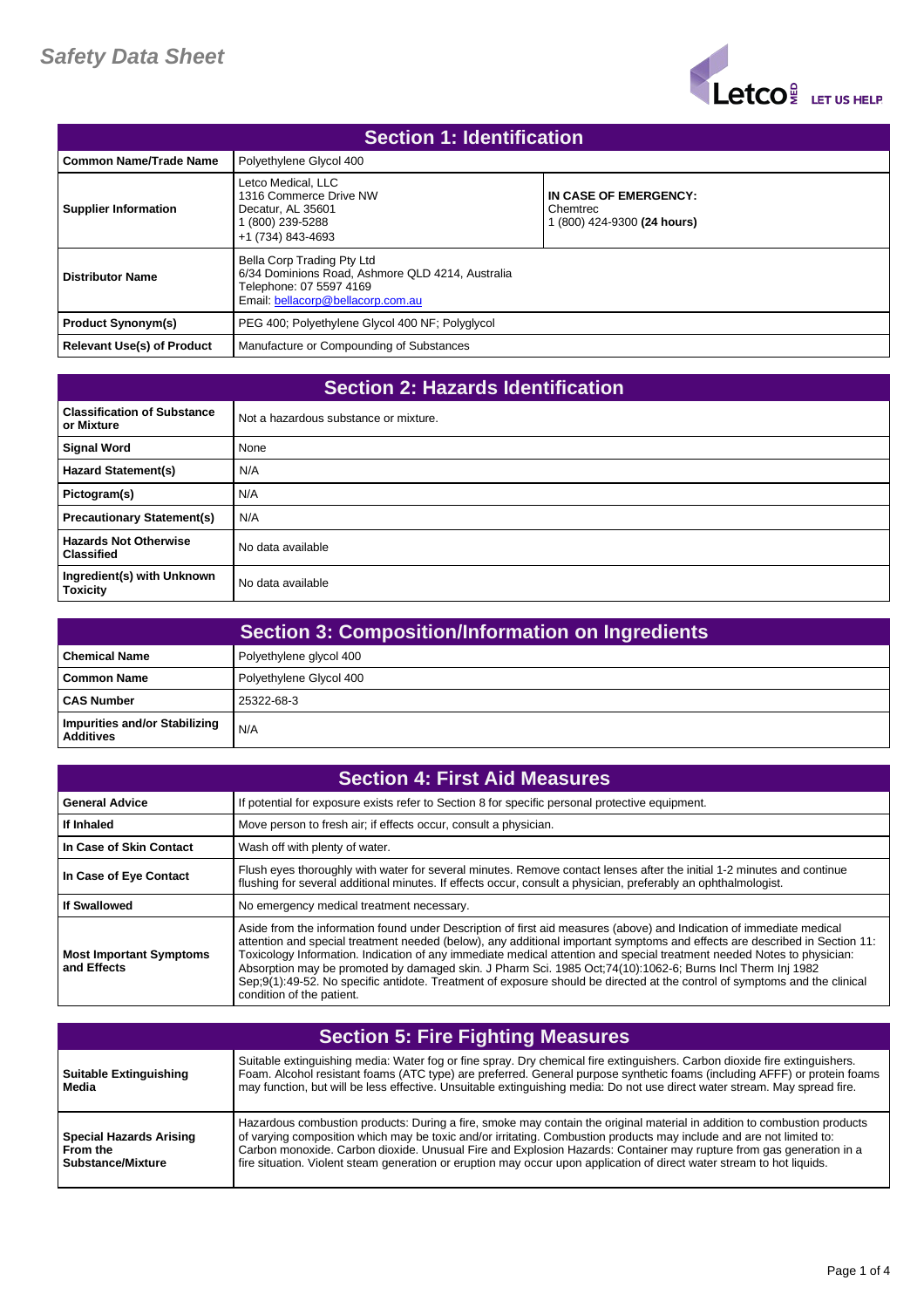| <b>Special PPE and/or</b><br><b>Precautions for Firefighters</b>                               | Firefighting Procedures: Keep people away. Isolate fire and deny unnecessary entry. Use water spray to cool fire exposed<br>containers and fire affected zone until fire is out and danger of reignition has passed. Fight fire from protected location or<br>safe distance. Consider the use of unmanned hose holders or monitor nozzles. Immediately withdraw all personnel from<br>the area in case of rising sound from venting safety device or discoloration of the container. Do not use direct water<br>stream. May spread fire. Move container from fire area if this is possible without hazard. Burning liquids may be moved by<br>flushing with water to protect personnel and minimize property damage. Special protective equipment for firefighters: Wear<br>positive-pressure self-contained breathing apparatus (SCBA) and protective firefighting clothing (includes firefighting<br>helmet, coat, trousers, boots, and gloves). If protective equipment is not available or not used, fight fire from a protected<br>location or safe distance. |  |
|------------------------------------------------------------------------------------------------|--------------------------------------------------------------------------------------------------------------------------------------------------------------------------------------------------------------------------------------------------------------------------------------------------------------------------------------------------------------------------------------------------------------------------------------------------------------------------------------------------------------------------------------------------------------------------------------------------------------------------------------------------------------------------------------------------------------------------------------------------------------------------------------------------------------------------------------------------------------------------------------------------------------------------------------------------------------------------------------------------------------------------------------------------------------------|--|
| <b>Section 6: Accidental Release Measures</b>                                                  |                                                                                                                                                                                                                                                                                                                                                                                                                                                                                                                                                                                                                                                                                                                                                                                                                                                                                                                                                                                                                                                                    |  |
| <b>Personal Precautions.</b><br><b>Protective Equipment and</b><br><b>Emergency Procedures</b> | Use appropriate safety equipment. For additional information, refer to Section 8, Exposure Controls and Personal Protection.                                                                                                                                                                                                                                                                                                                                                                                                                                                                                                                                                                                                                                                                                                                                                                                                                                                                                                                                       |  |
| <b>Methods and Materials</b><br><b>Used for Containment</b>                                    | Prevent from entering into soil, ditches, sewers, waterways and/or groundwater. See Section 12, Ecological<br>Information.                                                                                                                                                                                                                                                                                                                                                                                                                                                                                                                                                                                                                                                                                                                                                                                                                                                                                                                                         |  |
| <b>Cleanup Procedures</b>                                                                      | Contain spilled material if possible. Collect in suitable and properly labeled containers. See Section 13, Disposal<br>Considerations, for additional information.                                                                                                                                                                                                                                                                                                                                                                                                                                                                                                                                                                                                                                                                                                                                                                                                                                                                                                 |  |

 $\overline{1}$ 

| <b>Section 7: Handling and Storage</b> |                                                                                                                                                                                                                                                                                                                                    |
|----------------------------------------|------------------------------------------------------------------------------------------------------------------------------------------------------------------------------------------------------------------------------------------------------------------------------------------------------------------------------------|
| Precautions for Safe<br>Handling       | See Section 8, EXPOSURE CONTROLS AND PERSONAL PROTECTION.                                                                                                                                                                                                                                                                          |
| <b>Conditions for Safe Storage</b>     | Store in original container. Use product promptly after opening. Avoid prolonged exposure to heat and air. Store in the<br>following material(s): Stainless steel. Polypropylene. Polyethylene-lined container. Teflon. Glass-lined container. Plasite 3066<br>lined container. Plasite 3070 lined container. 316 stainless steel. |

| <b>Section 8: Exposure Controls/Personal Protection</b>                 |                                                                                                                                                                                                                                                                                                                                                                                                                                                                                                                                                                                                                                                                                                                                                                                                                                                                |
|-------------------------------------------------------------------------|----------------------------------------------------------------------------------------------------------------------------------------------------------------------------------------------------------------------------------------------------------------------------------------------------------------------------------------------------------------------------------------------------------------------------------------------------------------------------------------------------------------------------------------------------------------------------------------------------------------------------------------------------------------------------------------------------------------------------------------------------------------------------------------------------------------------------------------------------------------|
| <b>Components with</b><br><b>Workplace Control</b><br><b>Parameters</b> | Polyethylene glycol US WEEL TWA aerosol 10 mg/m3                                                                                                                                                                                                                                                                                                                                                                                                                                                                                                                                                                                                                                                                                                                                                                                                               |
| <b>Appropriate Engineering</b><br><b>Controls</b>                       | Use local exhaust ventilation, or other engineering controls to maintain airborne levels below exposure limit<br>requirements or guidelines. If there are no applicable exposure limit requirements or guidelines, general ventilation<br>should be sufficient for most operations. Local exhaust ventilation may be necessary for some operations.                                                                                                                                                                                                                                                                                                                                                                                                                                                                                                            |
| <b>PPE - Eye/Face Protection</b>                                        | Use safety glasses (with side shields).                                                                                                                                                                                                                                                                                                                                                                                                                                                                                                                                                                                                                                                                                                                                                                                                                        |
| <b>PPE - Skin Protection</b>                                            | Use gloves chemically resistant to this material when prolonged or frequently repeated contact could occur. Examples of<br>preferred glove barrier materials include: Butyl rubber. Natural rubber ("latex"). Neoprene. Nitrile/butadiene rubber ("nitrile" or<br>"NBR"). Polyethylene. Ethyl vinyl alcohol laminate ("EVAL"). Polyvinyl alcohol ("PVA"). Polyvinyl chloride ("PVC" or "vinyl").<br>NOTICE: The selection of a specific glove for a particular application and duration of use in a workplace should also take into<br>account all relevant workplace factors such as, but not limited to: Other chemicals which may be handled, physical<br>requirements (cut/puncture protection, dexterity, thermal protection), potential body reactions to glove materials, as well as<br>the instructions/specifications provided by the glove supplier. |
| <b>PPE - Body Protection</b>                                            | When prolonged or frequently repeated contact could occur, use protective clothing chemically resistant to this material.<br>Selection of specific items such as face shield, boots, apron, or full-body suit will depend on the task.                                                                                                                                                                                                                                                                                                                                                                                                                                                                                                                                                                                                                         |
| <b>PPE - Respiratory</b><br><b>Protection</b>                           | Respiratory protection should be worn when there is a potential to exceed the exposure limit requirements or guidelines.<br>If there are no applicable exposure limit requirements or guidelines, wear respiratory protection when adverse effects,<br>such as respiratory irritation or discomfort have been experienced, or where indicated by your risk assessment process.<br>For most conditions no respiratory protection should be needed; however, if discomfort is experienced, use an approved<br>air-purifying respirator. The following should be effective types of air-purifying respirators: Organic vapor cartridge with a<br>particulate pre-filter.                                                                                                                                                                                          |

| <b>Section 9: Physical and Chemical Properties</b>     |                                                                                 |
|--------------------------------------------------------|---------------------------------------------------------------------------------|
| Appearance                                             | Colorless Liquid                                                                |
| <b>Upper/Lower Flammability</b><br>or Explosive Limits | Not available.                                                                  |
| Odor                                                   | Mild                                                                            |
| <b>Vapor Pressure</b>                                  | Not available.                                                                  |
| <b>Odor Threshold</b>                                  | No test data available                                                          |
| <b>Vapor Density</b>                                   | $air = 1)$ 14 (calculated).                                                     |
| рH                                                     | 4.5 - 7.0 ASTM E70 (5% aqueous solution)                                        |
| <b>Relative Density</b>                                | (water = 1) 1.127 at 20 °C (68°F) / 20°C Calculated.                            |
| <b>Melting Point/Freezing</b><br>Point                 | Not applicable to liquids.                                                      |
| <b>Solubility</b>                                      | Water solubility at 20°C (68°F) Measured completely soluble                     |
| Initial Boiling Point and<br><b>Boiling Range</b>      | $(760 \text{ mmHg}) > 200^{\circ}C$ ( $> 392^{\circ}F$ ) Calculated. Decomposes |
| <b>Flash Point</b>                                     | closed cup 227°C (441°F) ASTM D 93                                              |
| <b>Evaporation Rate</b>                                | No test data available.                                                         |
| <b>Flammability (Solid, Gas)</b>                       | Not applicable to liquids.                                                      |
| <b>Partition Coefficient</b>                           | No data available.                                                              |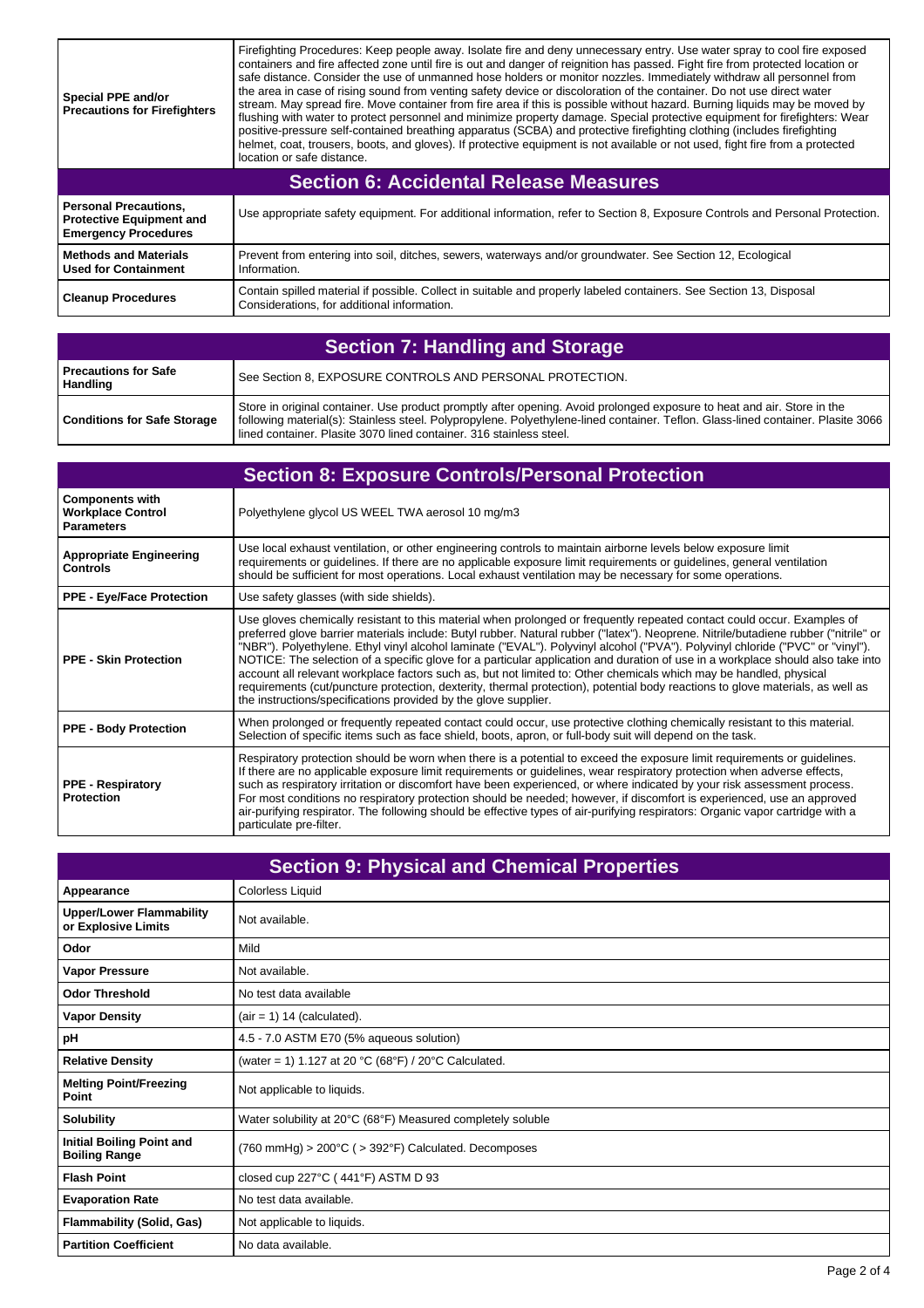| <b>Auto-Ignition Temperature</b>                    | No test data available                                                                                                                                                                                                                             |  |  |
|-----------------------------------------------------|----------------------------------------------------------------------------------------------------------------------------------------------------------------------------------------------------------------------------------------------------|--|--|
| <b>Decomposition</b><br><b>Temperature</b>          | No data available.                                                                                                                                                                                                                                 |  |  |
| <b>Viscosity</b>                                    | Kinematic Viscosity 6.8 - 8.0 cSt at 98.9°C (210.0°F) ASTM D 445                                                                                                                                                                                   |  |  |
|                                                     | <b>Section 10: Stability and Reactivity</b>                                                                                                                                                                                                        |  |  |
| <b>Reactivity</b>                                   | No data available.                                                                                                                                                                                                                                 |  |  |
| <b>Chemical Stability</b>                           | Thermally stable at typical use temperatures.                                                                                                                                                                                                      |  |  |
| <b>Possibility of Hazardous</b><br><b>Reactions</b> | Polymerization will not occur.                                                                                                                                                                                                                     |  |  |
| <b>Conditions to Avoid</b>                          | Exposure to elevated temperatures can cause product to decompose. Generation of gas during decomposition can cause<br>pressure in closed systems.                                                                                                  |  |  |
| <b>Incompatible Materials</b>                       | Avoid contact with: Strong acids. Strong bases. Strong oxidizers.                                                                                                                                                                                  |  |  |
| <b>Hazardous Decomposition</b><br><b>Products</b>   | Decomposition products depend upon temperature, air supply and the presence of other materials. Decomposition<br>products can include and are not limited to: Aldehydes. Alcohols. Ethers. Carbon dioxide. Carboxylic acids. Polymer<br>fragments. |  |  |

| <b>Section 11: Toxicological Information</b>                                  |                                                                                                                                                                                                                                                                                                                                                                                                      |
|-------------------------------------------------------------------------------|------------------------------------------------------------------------------------------------------------------------------------------------------------------------------------------------------------------------------------------------------------------------------------------------------------------------------------------------------------------------------------------------------|
| <b>Acute Toxicity - LD50 Oral</b>                                             | Very low toxicity if swallowed. Harmful effects not anticipated from swallowing small amounts. LD50, Rat, > 10,000 mg/kg                                                                                                                                                                                                                                                                             |
| <b>Acute Toxicity - Inhalation</b>                                            | At room temperature, exposure to vapor is minimal due to low volatility; single exposure is not likely to be hazardous. For<br>respiratory irritation and narcotic effects: No relevant data found. Typical for this family of materials. LC50, Rat, 6 Hour,<br>dust/mist, > 2.5 mg/l No deaths occurred following exposure to a saturated atmosphere.                                               |
| <b>Acute Toxicity - Dermal</b>                                                | Prolonged skin contact is unlikely to result in absorption of harmful amounts. Prolonged/repeated exposure to damaged<br>skin (as in burn patients) may result in absorption of toxic amounts. LD50, Rabbit, > 20,000 mg/kg                                                                                                                                                                          |
| <b>Acute Toxicity - Eye</b>                                                   | May cause slight temporary eye irritation. Corneal injury is unlikely.                                                                                                                                                                                                                                                                                                                               |
| <b>Skin Corrosion/Irritation</b>                                              | Prolonged contact is essentially nonirritating to skin.                                                                                                                                                                                                                                                                                                                                              |
| <b>Serious Eye</b><br>Damage/Irritation                                       | May cause slight temporary eye irritation. Corneal injury is unlikely.                                                                                                                                                                                                                                                                                                                               |
| <b>Respiratory or Skin</b><br><b>Sensitization</b>                            | Did not cause allergic skin reactions when tested in humans.                                                                                                                                                                                                                                                                                                                                         |
| <b>Germ Cell Mutagenicity</b>                                                 | Not available.                                                                                                                                                                                                                                                                                                                                                                                       |
| <b>Carcinogenicity IARC</b>                                                   | No data available. Did not cause cancer in laboratory animals                                                                                                                                                                                                                                                                                                                                        |
| <b>Carcinogenicity ACGIH</b>                                                  | No data available. Did not cause cancer in laboratory animals                                                                                                                                                                                                                                                                                                                                        |
| <b>Carcinogenicity NTP</b>                                                    | No data available. Did not cause cancer in laboratory animals                                                                                                                                                                                                                                                                                                                                        |
| <b>Carcinogenicity OSHA</b>                                                   | No data available. Did not cause cancer in laboratory animals                                                                                                                                                                                                                                                                                                                                        |
| <b>Reproductive Toxicity</b>                                                  | For similar material(s): In animal studies, did not interfere with reproduction.                                                                                                                                                                                                                                                                                                                     |
| <b>Specific Target Organ</b><br><b>Toxicity - Single Exposure</b>             | Evaluation of available data suggests that this material is not an STOT-SE toxicant.                                                                                                                                                                                                                                                                                                                 |
| <b>Specific Target Organ</b><br><b>Toxicity - Repeated</b><br><b>Exposure</b> | Recent findings of kidney failure and death in burn patients, as well as some studies using animal burn models, suggest<br>that polyethylene glycol may have been a factor. The use of topical applications containing this material may not be<br>appropriate in severely burned patients. Based on available data, repeated exposures are not anticipated to cause<br>significant adverse effects. |
| <b>Aspiration Hazard</b>                                                      | Based on physical properties, not likely to be an aspiration hazard.                                                                                                                                                                                                                                                                                                                                 |

| <b>Section 12: Ecological Information</b> |                                                                                                                                                                                                                                                                                                                                                                                                                                                        |
|-------------------------------------------|--------------------------------------------------------------------------------------------------------------------------------------------------------------------------------------------------------------------------------------------------------------------------------------------------------------------------------------------------------------------------------------------------------------------------------------------------------|
| <b>Toxicity</b>                           | Acute toxicity to fish Material is practically non-toxic to aquatic organisms on an acute basis (LC50/EC50/EL50/LL50<br>>100 mg/L in the most sensitive species tested). LC50, Pimephales promelas (fathead minnow), static test, 96 Hour, 87,209<br>mq/l, OECD Test Guideline 203 or Equivalent Acute toxicity to aquatic invertebrates LC50, Daphnia magna (Water flea),<br>static test, 48 Hour, 53,484 mg/l, OECD Test Guideline 202 or Equivalent |
| <b>Persistence and</b><br>Degradability   | Biodegradability: Material is expected to be readily biodegradable. 10-day Window: Pass Biodegradation: > 60 %<br>Exposure time: 20 d Method: OECD Test Guideline 301D or Equivalent Theoretical Oxygen Demand: 1.74 mg/mg<br>Chemical Oxygen Demand: 1.81 mg/mg                                                                                                                                                                                       |
| <b>Bio-accumulative Potential</b>         | Bioaccumulation: No bioconcentration is expected because of the relatively high water solubility.                                                                                                                                                                                                                                                                                                                                                      |
| <b>Mobility in Soil</b>                   | No data available.                                                                                                                                                                                                                                                                                                                                                                                                                                     |
| <b>Other Adverse Effects</b>              | No data available.                                                                                                                                                                                                                                                                                                                                                                                                                                     |

| Section 13: Disposal Considerations       |                                                                                                                                                                                                                                                                                                                                                                |  |
|-------------------------------------------|----------------------------------------------------------------------------------------------------------------------------------------------------------------------------------------------------------------------------------------------------------------------------------------------------------------------------------------------------------------|--|
| Waste Treatment Methods<br><b>Product</b> | DO NOT DUMP INTO ANY SEWERS, ON THE GROUND, OR INTO ANY BODY OF WATER. All disposal practices must<br>be in compliance with all Federal, State/Provincial and local laws and regulations. Regulations may vary in different<br>locations. Waste characterizations and compliance with applicable laws are the responsibility solely of the waste<br>generator. |  |